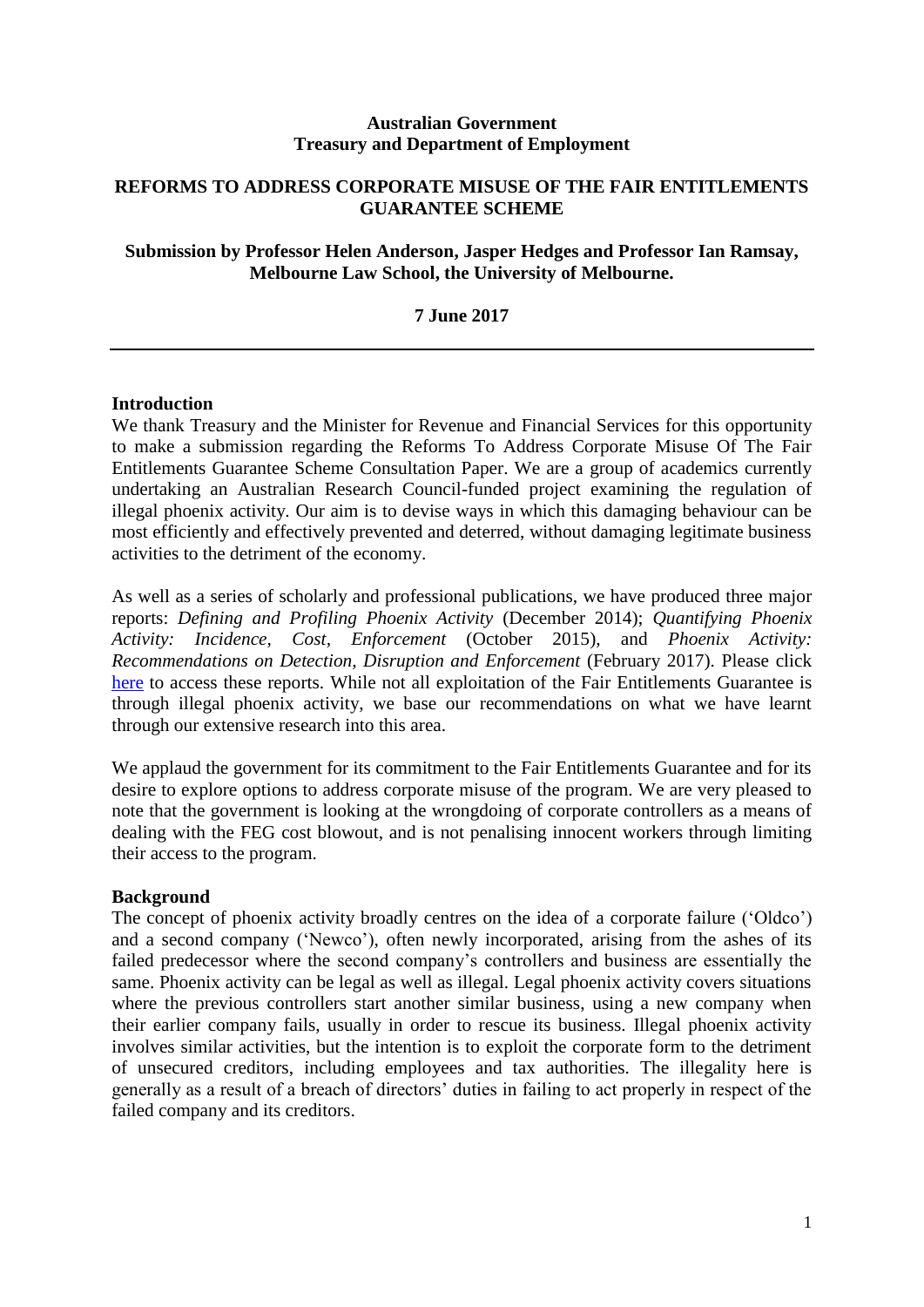## **Critical issues in understanding corporate misuse of the Fair Entitlements Guarantee**

We strongly recommend that Treasury and the Department of Employment read our three reports, in particular our final recommendations report. This is a complex problem extending far beyond the exploitation of a government safety net scheme.

However, to summarise, it is vital to understand the following:

- An increased reliance on FEG is not necessarily caused by an increase in moral hazard or 'sharp practice'. A limited liability company can fail without any wrongdoing by its controllers.
- There are already provisions of the *Corporations Act* that target director and officer wrongdoing that leads to exploitation of FEG.
- Corporate wrongdoing cannot be detected without a proper investigation of what went wrong in each instance.
- Enforcement depends upon:
	- o The offence being detected by a regulator or external administrator, and
	- o A regulator or external administrator having the resources to bring action, and
	- o A regulator or external administrator being willing to bring action.
- The victims of corporate wrongdoing are far broader than employees and the government via support of FEG.
	- o Unsecured trade creditors suffer through non-payment of their debts, with no safety net scheme to avoid the consequences. This includes their own insolvency and the reliance of *their* employees on FEG.
	- o Law abiding competitors lose business to their fraudulent counterparts and may themselves be tempted to abuse the corporate form.
- If the government deals with the abuse of the corporate form more broadly, it will have flow-on effects for all creditors, including the Department of Employment.

Therefore, we advise that:

- A small targeted reform of liability provisions will be ineffective unless the government tackles some of the wider systemic issues that allow abuse of the corporate form to happen.
- The government and the economy is exposed to much wider losses than just FEG misuse, through unremitted PAYG and superannuation with consequent over-reliance on the age pension. This justifies much more extensive reforms than the ones currently proposed.

Our submission now addresses, first, the options raised by the Consultation Paper and second, some suggestions to deal with abuse of the corporate form more broadly.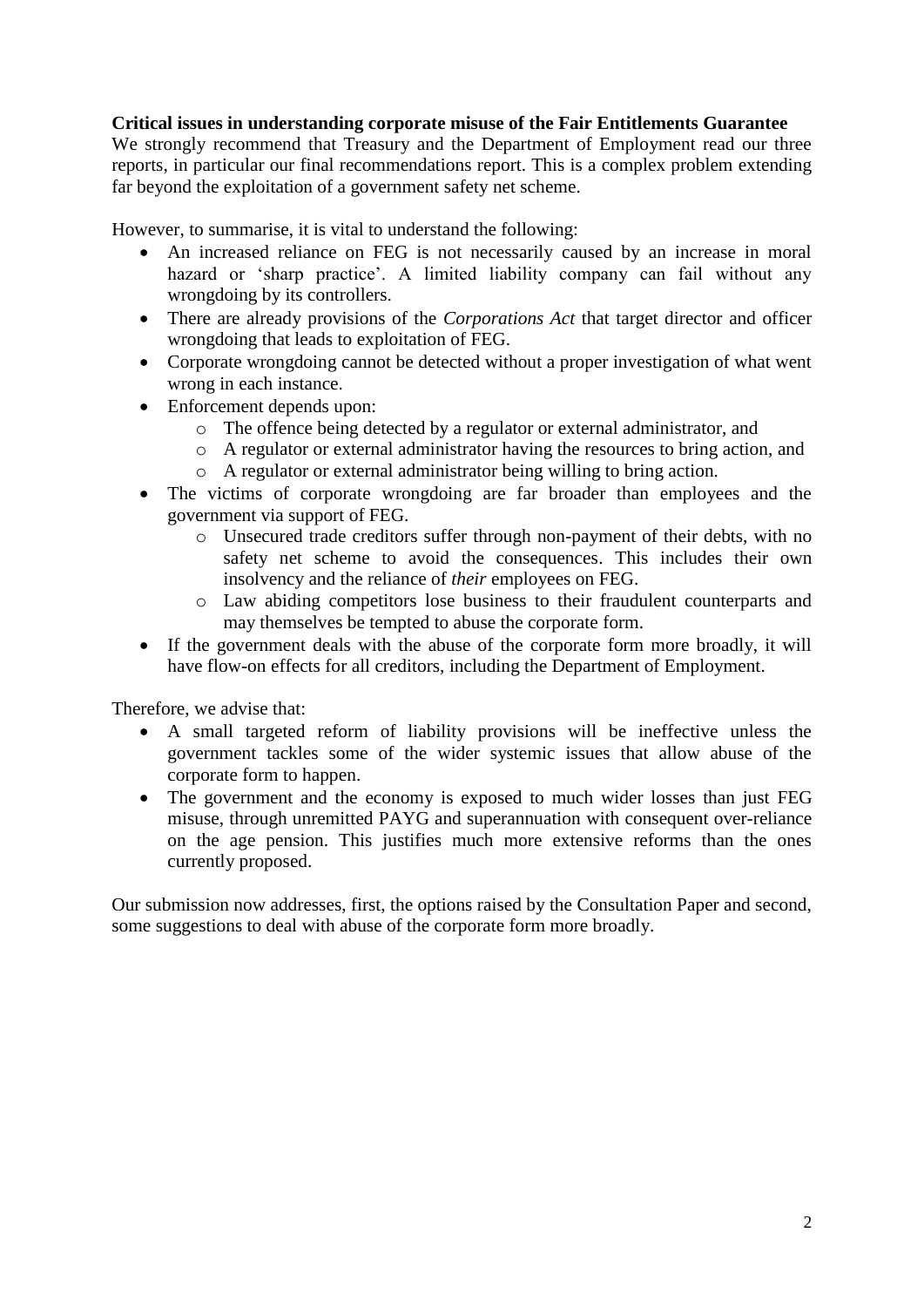### **Consultation Paper Options**

#### **REFORM TO PART 5.8A OF THE** *CORPORATIONS ACT*

There are three possible enforcement actions available for a breach of the directors' duty to prevent insolvent trading:<sup>1</sup> a civil penalty application,<sup>2</sup> a criminal prosecution where the director acted dishonestly,<sup>3</sup> and a civil recovery action by the liquidator.<sup>4</sup> This pattern should be replicated in relation to s 596AB. To do so would require the insertion of a civil penalty version of the breach provision while keeping the criminal provision with the required intention element, as follows.

Section 596AB should provide:

- (1) A person must not enter into a relevant agreement or a transaction with the intention of, or with intentions that include the intention of:
	- (a) preventing the recovery of the entitlements of employees of a company; or
	- (b) significantly reducing the amount of the entitlements of employees of a company that can be recovered. (*current provision)*
- (1A) A person must not enter into a relevant agreement or a transaction if a reasonable person would not have entered into the relevant agreement or the transaction unless they had the intention of, or intentions that include the intention of:
	- (a) preventing the recovery of the entitlements of employees of a company; or
	- (b) significantly reducing the amount of the entitlements of employees of a company that can be recovered.

Note: This subsection is a civil penalty provision (see subsection 1317E(1)).

This was the recommendation from our final report.<sup>5</sup> This is different to both Option 2A (what a reasonable person would have known or be expected to have known) and 2B (an objective assessment of the agreement or transaction).

There is no draft section to comment upon, so we cannot say whether our recommended section is superior to the Options in the paper. However, we note that s 588G, dealing with insolvent trading, has a 'double reasonable' test that might be worth exploring. It is as follows:

(*the circumstances in which the section applies)*

- (1) This section applies if:
	- (a) a person is a director of a company at the time when the company incurs a debt; and
	- (b) the company is insolvent at that time, or becomes insolvent by incurring that debt, or by incurring at that time debts including that debt; and
	- (c) at that time, there are **reasonable grounds for suspecting** that the company is insolvent, or would so become insolvent, as the case may be; and
	- (d) that time is at or after the commencement of this Act.

(*the actual imposition of liability)*

1

<sup>1</sup> *Corporations Act 2001* (Cth) ('*Corporations Act*') s 588G.

<sup>&</sup>lt;sup>2</sup> Ibid s 588G(2).

<sup>&</sup>lt;sup>3</sup> Ibid s 588G(3). Note that the court, as a consequence of a criminal conviction, can also order the director to compensate the company: s 588K.

<sup>4</sup> Ibid s 588M.

<sup>5</sup> Helen Anderson, Ian Ramsay, Michelle Welsh and Jasper Hedges, 'Phoenix Activity: Recommendations on Detection, Disruption and Enforcement' (Research Report, Centre for Corporate Law and Securities Regulation, The University of Melbourne, February 2017) [3.4.1].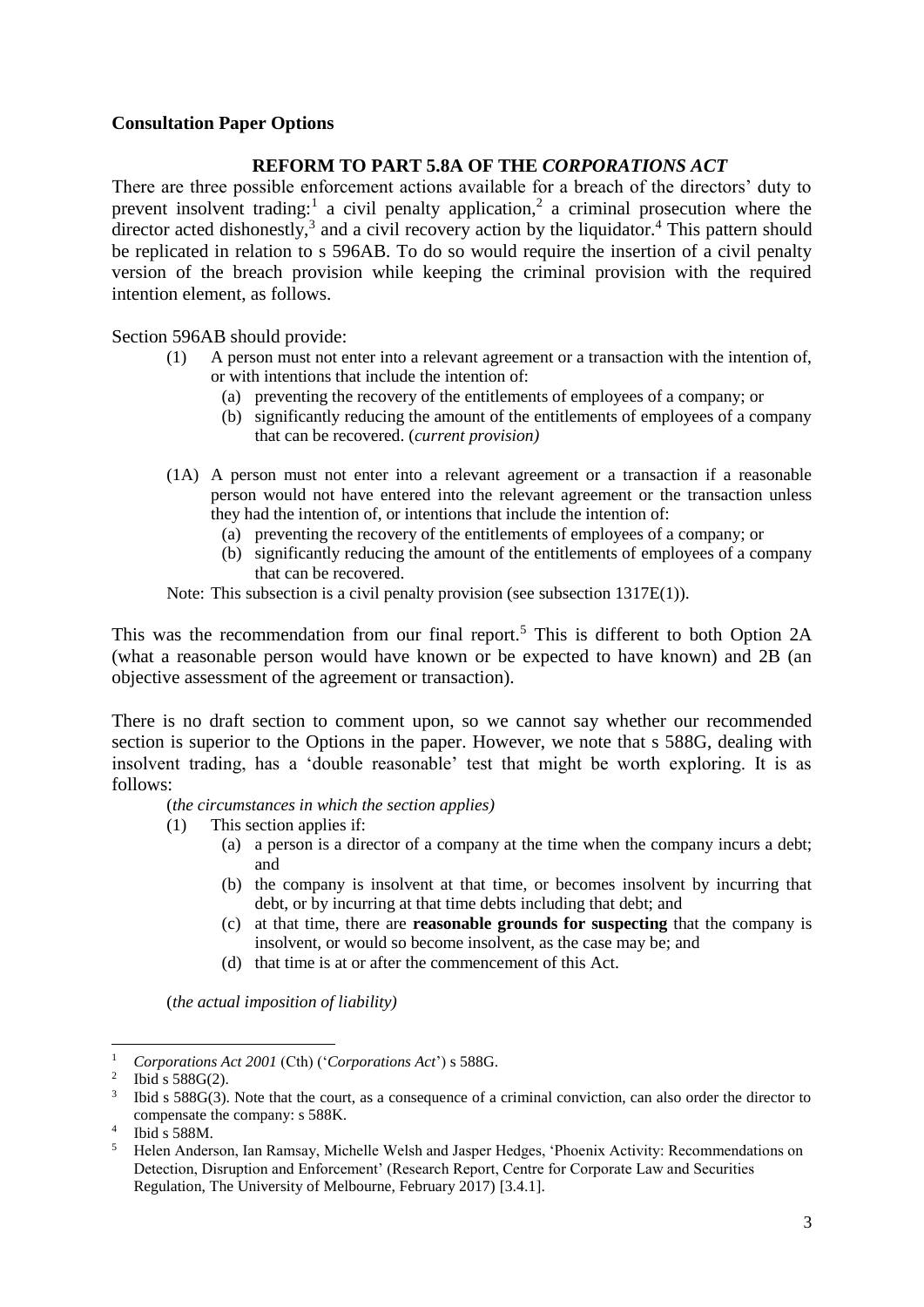- (2) By failing to prevent the company from incurring the debt, the person contravenes this section if:
	- (a) the person is aware at that time that there are such grounds for so suspecting; **or**
	- (b) **a reasonable person in a like position in a company in the company's circumstances** would be so aware.

As you would be aware, s 588G was amended in 2000, not only to include Part 5.8A but also to amend Part 5.7B. This amendment added s 588G(1A) to s 588G, with the effect that an uncommercial transaction under s 588FB can be actioned as insolvent trading. Section 588FB provides:

- (1) A transaction of a company is an uncommercial transaction of the company if, and only if, it may be expected that **a reasonable person in the company's circumstances would not have entered into the transaction**, having regard to:
	- (a) the benefits (if any) to the company of entering into the transaction; and
	- (b) the detriment to the company of entering into the transaction; and
	- (c) the respective benefits to other parties to the transaction of entering into it; and
	- (d) any other relevant matter.

This captures at least some of the 'sharp practice' which concerns Treasury and the Department of Employment. Inserting uncommercial transactions into s 588G opened up enforcement by ASIC, both criminally (via s 588G(3)) and via a civil penalty action (s 588G(2)). However, we could find no evidence of this section being enforced. *Needless to say, the law reform proposed by the FEG consultation paper will only be effective if the provision is enforced.*

It should also be noted that the directors' duties under Part 2D.1 of the *Corporations Act* capture a very wide range of director conduct, both within the corporate failure context and outside of it. These may be enforced under Part 9.4B as civil penalty breaches. For example, s 181 provides that

- (1) A director or other officer of a corporation must exercise their powers and discharge their duties:
	- (a) in good faith **in the best interests of the corporation**; and
	- (b) **for a proper purpose**.

Section 182 provides that:

- (1) A director, secretary, other officer or employee of a corporation must not **improperly use their position** to:
	- (a) **gain an advantage for themselves or someone else**; or
	- (b) cause detriment to the corporation.

These sections undoubtedly deal with the sorts of 'sharp practice' that crosses the line between the canny organisation of a company or group's affairs and those deliberate arrangements to avoid payment of tax and employment related obligations. These directors' duty provisions also cover the wider range of 'schemes' that Option 4's suggestion (broader wording for the existing s 596AB) seeks to address.

Both of these sections have criminal equivalents – s  $184(1)$  and s  $184(2)$  respectively – where the conduct was reckless or intentionally dishonest. There are very few cases brought under either the civil penalty or criminal provisions. As an aside, both the criminal and civil penalty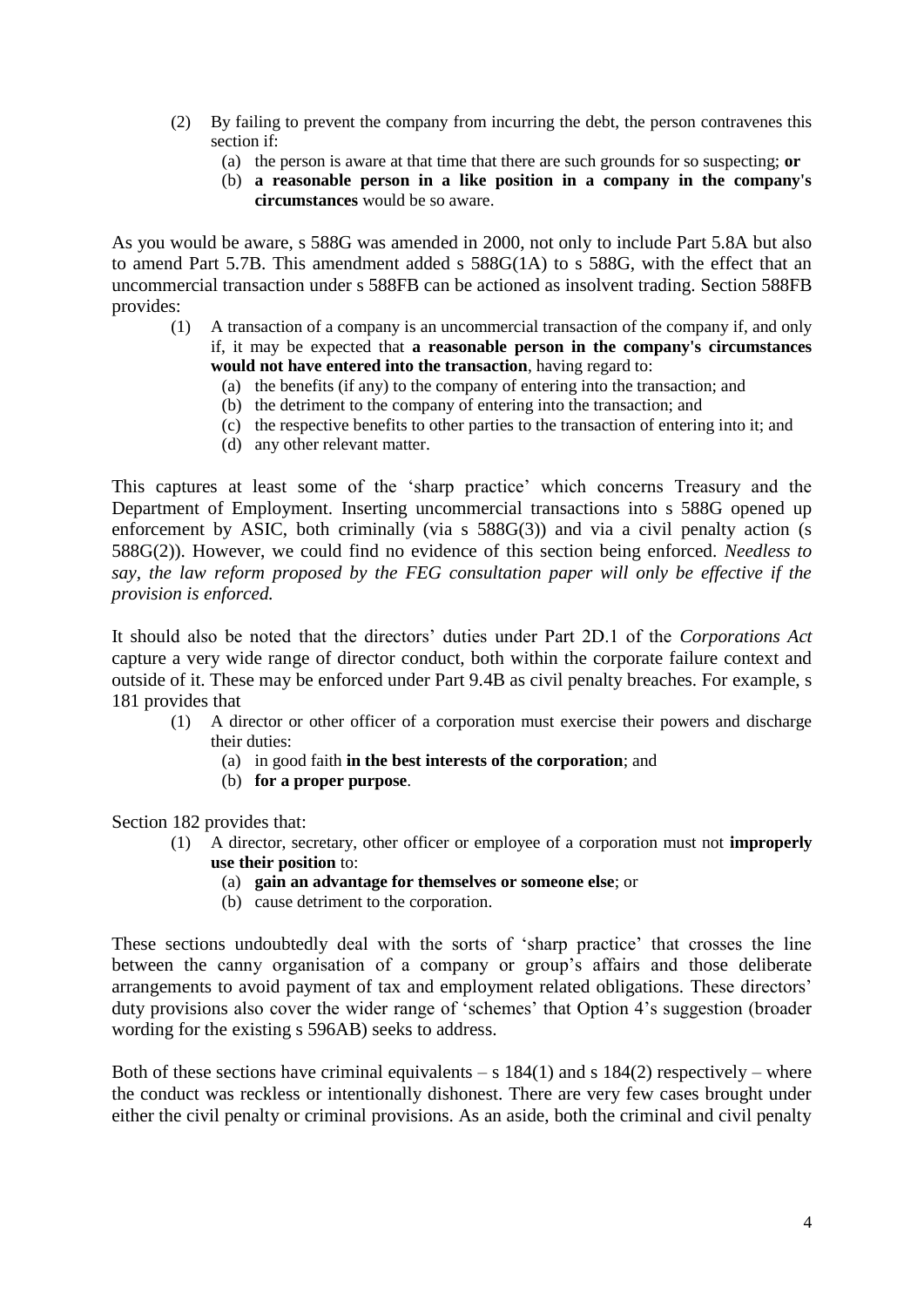provisions allow for accessory liability,<sup>6</sup> which would capture improper advice from accountants, lawyers and pre-insolvency advisors involved in the directors' contraventions.

Here, it is important to pause and ask: do we need more legislative provisions, or more enforcement of existing ones?

In this regard, we support Option 3 (Expand the parties who may initiate civil action) and agree that there is good justification for allowing the Department of Employment, Fair Work Ombudsman and the ATO to be able to bring action for arrangements that deprive employees of their entitlements. Obviously there would need to be careful coordination to ensure that 1) two regulators were not bringing the same action, or 2) that each regulator assumed another agency would do it. The second is the greater danger, given tight litigation budgets and the risk-averse nature of regulators.

### **PREVENTING ABUSE OF CORPORATE GROUP STRUCTURES TO AVOID PAYING EMPLOYEE ENTITLEMENTS**

Many have called<sup>7</sup> for a reconsideration of the present law which largely shields holding companies within corporate groups from the improper actions of their subsidiaries – improper actions from which they undoubtedly benefit. As the Consultation Paper acknowledges, $<sup>8</sup>$  it is</sup> legitimate for businesses to be structured in such a way that different aspects are operated by different companies within a corporate group. It is the wrongdoing of the controllers of these companies, rather than the amount of reliance by employees of corporate groups upon FEG, that should prompt action. Certainly, the consolidation laws from New Zealand and Ireland are worth a careful examination, but once again, new laws make no difference unless action is brought to enforce them.

Treasury and the Department of Employment should be aware that there are other 'multicorporation' arrangements to defeat payment of debts that are not within the typical corporate group structure.<sup>9</sup> Controlling and controlled entities<sup>10</sup> must also be considered. In addition, the spate of recent abuses of employees of labour hire companies and of franchises shows that supply chains can perpetrate the same sorts of avoidance tactics that were once the domain of fraudulent corporate groups. A major supermarket chain may outsource trolley collection, for example, to a company that subcontracts it through a number of other entities.<sup>11</sup> The final employer company breaches workplace laws and is quickly placed into liquidation at the hint of regulator action.

Our recommendations report therefore took a different approach to the one adopted in New Zealand and Ireland. It moved away from the corporate structure and focused on the recipient of the benefit. The logic here is simple. If 'crime doesn't pay', people won't do it. The government should not focus on defining the relationship between the entities. Instead, 'follow the money' from the original wrongdoer's actions to the eventual beneficiary.

1

<sup>6</sup> *Corporations Act* ss 181(2), 182(2); criminal accessory liability is pursuant to the extensions of criminal responsibility in pt 2.4 of the *Criminal Code Act 1995* (Cth) Schedule ('*Criminal Code*').

<sup>7</sup> See for example, Helen Anderson, 'Piercing the Veil on Corporate Groups in Australia – the Case for Reform', (2009) 33(2) *Melbourne University Law Review* 333 and references cited therein.

<sup>8</sup> Consultation Paper, 14.

<sup>9</sup> *Corporations Act* ss 46, 47, 50.

<sup>10</sup> *Corporations Act* s 50AA.

<sup>11</sup> *Fair Work Ombudsman v Al Hilfi* [2015] FCA 313; *Fair Work Ombudsman v Al Hilfi* [2016] FCA 193.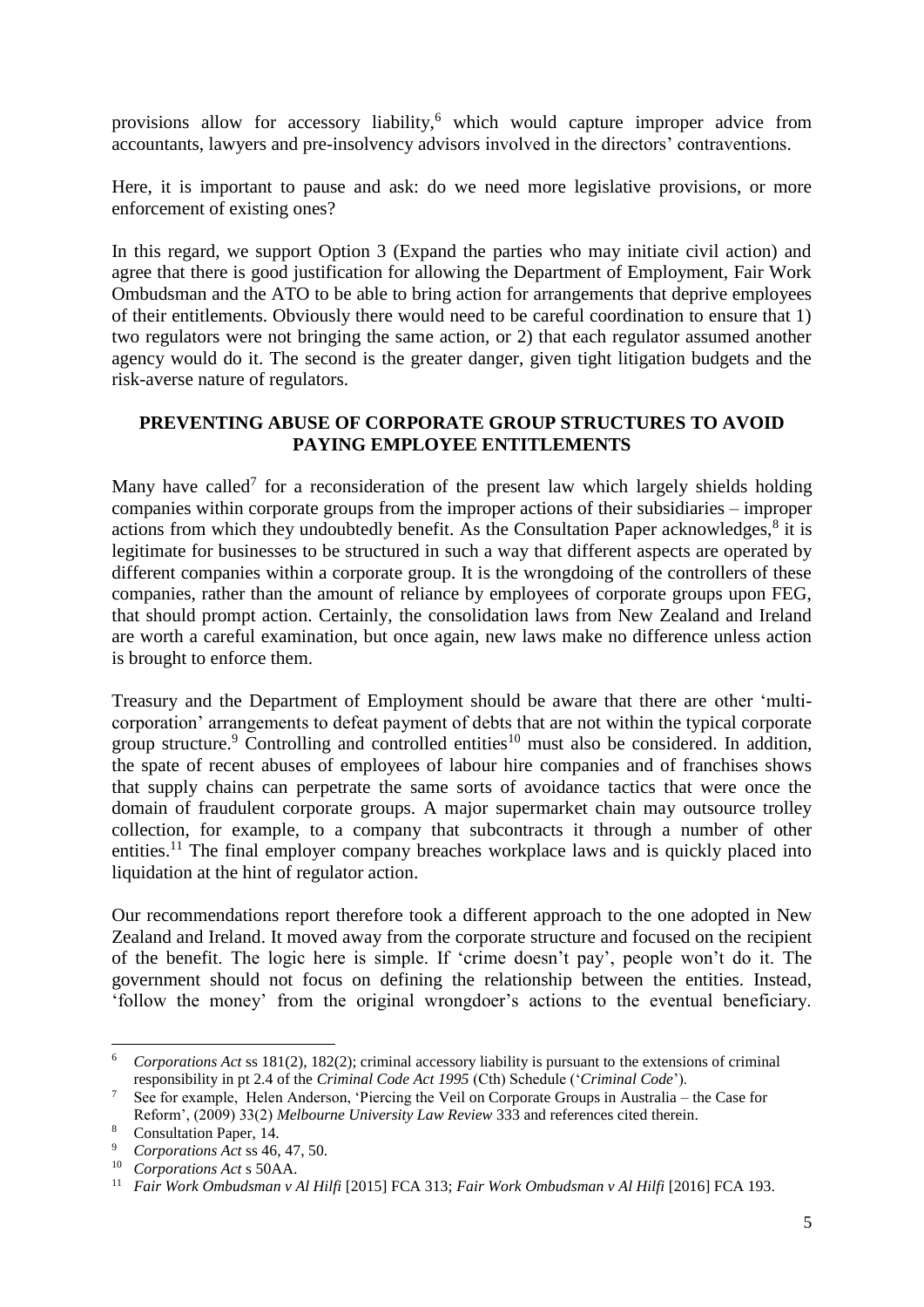Therefore, in our opinion, there needs to be a more targeted approach to removing the benefit of illegal phoenix activity from a phoenix Newco or from an existing holding company or beneficiary of the wrongful action.

At present, s 1317H(1) allows the court to order a person in contravention of a civil penalty provision to compensate the company for damage resulting from the contravention. Section 1317H(2) provides that '[i]n determining the damage suffered by the corporation or scheme for the purposes of making a compensation order, include profits made *by any person*  resulting from the contravention or the offence.<sup>'12</sup> This sub-section has been interpreted by the courts to be a standalone 'account of profits' mechanism.<sup>13</sup> That is, it is not necessary to prove *any* loss on the part of the corporation or scheme that has 'suffered the damage' in order to obtain a 'compensation' order under s 1317H; the 'damage' can be *entirely* comprised of profits. So-called 'compensation' orders under s 1317H can therefore be compensation orders, account of profits orders, or a combination of both.

Section 1317H(2) would allow a court to order the director in breach of duty to compensate their company for the profits made by another company from an undervalued transaction. But what it does *not do* is allow the court to order the other company – an entity not in breach of any law – to hand over its gains. Expanding the reach of s 1317H would both facilitate enforcement and provide important signalling benefits. Courts, and those tempted by illegal phoenix activity or any other sort of 'sharp practice', would have a clear indication from Parliament that the beneficiary of the breach of duty should be stripped of the gains it has made. This explicit statement overcomes the need for courts to 'piece together' the same outcome which is implicit in accessory liability and the compensation provision.

We propose that s 1317H be amended as follows, to allow for orders to be made against the other company where it is 'involved in the contravention' (within the meaning of s 79 of the *Corporations Act*) or 'controlled' (within the meaning of s 50AA of the *Corporations Act*) by the director in breach.

#### **Compensation orders—corporation/scheme civil penalty provisions**

#### (*current provision)*

Compensation for damage suffered

- (1) A Court may order a person, including a corporation (the *liable person*) to compensate another person, including a corporation, or a registered scheme, for damage suffered by the other person or scheme if:
	- (a) the liable person has contravened a corporation/scheme civil penalty provision in relation to the other person or scheme; and
	- (b) the damage resulted from the contravention.

The order must specify the amount of compensation, which may include, or be solely comprised of, profits pursuant to s 1317H(2).

Note: An order may be made under this subsection whether or not a declaration of contravention has been made under section 1317E.

*(first recommended provision)*

**.** 

<sup>&</sup>lt;sup>12</sup> Emphasis added.

<sup>13</sup> See *Grimaldi v Chameleon Mining NL (No 2)* (2012) 200 FCR 296, [620]–[631]; *V-Flow Pty Ltd v Holyoake Industries (Vic) Pty Limited* (2013) 296 ALR 418, [54]; R. P. Austin and I. M. Ramsay, *Ford, Austin and Ramsay's Principles of Corporations Law* (Online edition, LexisNexis Butterworths, 2016) [3.400.12].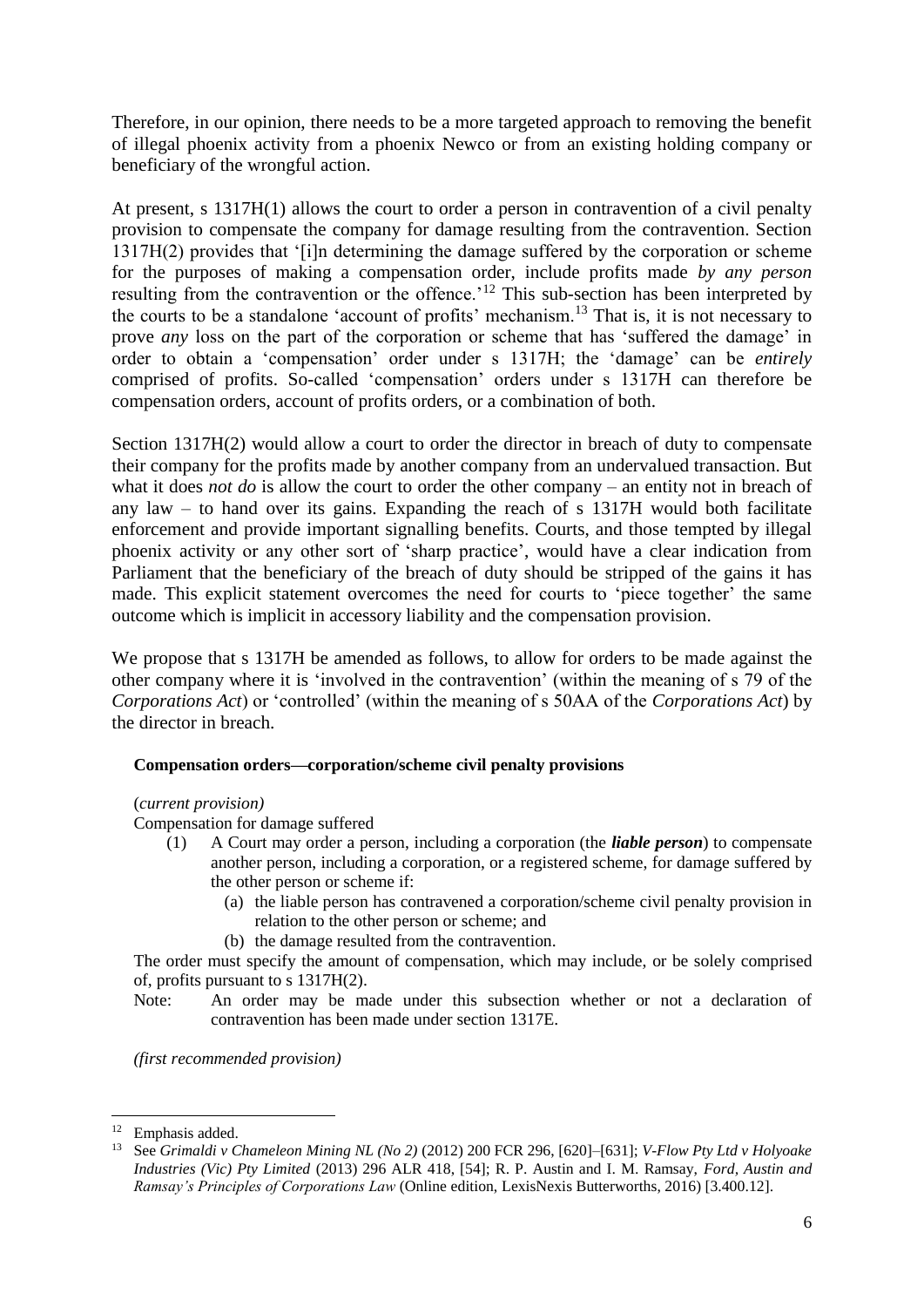- (1A) A Court may order a person, including a corporation (the *involved beneficiary person*) to compensate another person, including a corporation, or a registered scheme, for damage suffered by the other person or scheme if:
	- (a) the liable person has contravened a corporation/scheme civil penalty provision in relation to the other person or scheme; and
	- (a) the involved beneficiary person was involved in the contravention within the meaning of s 79 of this Act; and
	- (b) the damage resulted from the contravention.

The order must specify the amount of compensation, which may include, or be solely comprised of, profits pursuant to s 1317H(2).

Note: An order may be made under this subsection whether or not a declaration of contravention has been made under section 1317E.

*(second recommended provision)*

- (1B) A Court may order a person, including a corporation (the *controlled beneficiary person*) to compensate another person, including a corporation, or a registered scheme, for damage suffered by the other person or scheme if:
	- (a) the liable person has contravened a corporation/scheme civil penalty provision in relation to the other person or scheme; and
	- (b) the damage resulted from the contravention; and
	- (c) the liable person controls the controlled beneficiary person within the meaning of s 50AA of this Act; and
	- (d) the controlled beneficiary person possesses property as a result of the contravention; or
	- (e) the controlled beneficiary person has made profits within the meaning of s 1317H(2) as a result of the contravention.

The order must specify the amount of compensation, which may include, or be solely comprised of, profits pursuant to s 1317H(2). The amount of compensation must not exceed the combined value of the property that the controlled beneficiary person possesses pursuant to s 1317H(1B)(d) and the profits that the controlled beneficiary person has made pursuant to s 1317H(2).

Note: An order may be made under this subsection whether or not a declaration of contravention has been made under section 1317E.

Damage includes profits

(2) In determining the damage suffered by a person or scheme for the purposes of making a compensation order, include profits made by any person resulting from the contravention. A compensation order may be solely comprised of such profits.

Damage to scheme includes diminution of value of scheme property

- (3) In determining the damage suffered by a registered scheme for the purposes of making a compensation order, include any diminution in the value of the property of the scheme.
- (4) If the responsible entity for a registered scheme is ordered to compensate the scheme, the responsible entity must transfer the amount of the compensation to the scheme property. If anyone else is ordered to compensate the scheme, the responsible entity may recover the compensation on behalf of the scheme.

Recovery of damage

(5) A compensation order may be enforced as if it were a judgment of the Court.

The expanded s 1317H ensures that those engaging in illegal phoenix activity or other abuse of the corporate form are deprived of the benefits of their behaviour where those benefits are held by another company, and victims are compensated to the maximum extent possible. This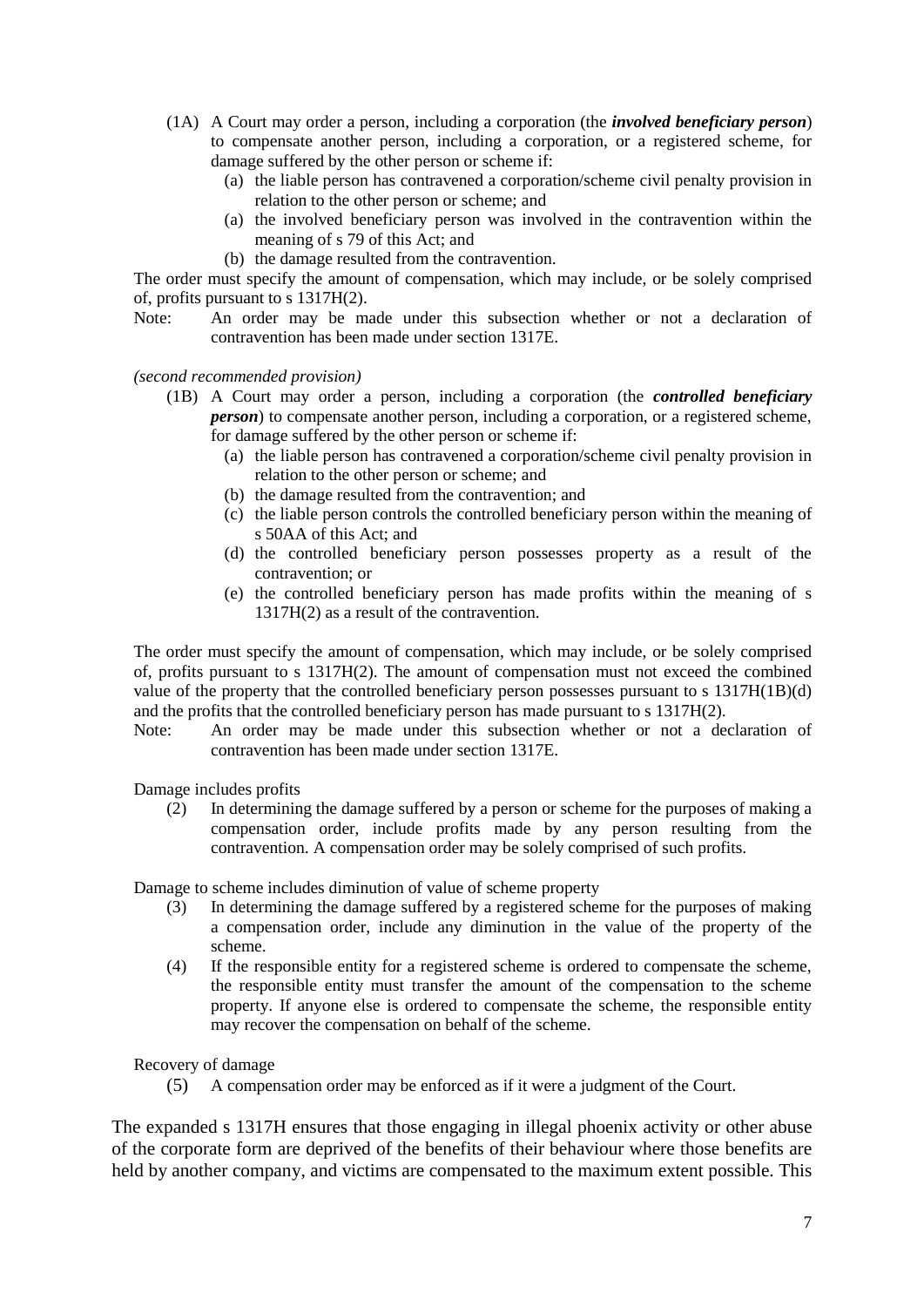is a critical amendment to directors' duties enforcement, which currently does not provide any clear pathway for recovering the benefits of wrongdoing except from the wrongdoers themselves.

Where there are asset transfers between 'related party' companies, it is also worth looking at whether there should be an **independent valuation of assets**. We think that a rebuttable presumption has many advantages. In action by ASIC or the liquidator for breach of directors' duty, there would be a rebuttable presumption that a related party transaction is not arm's length. The presumption could be rebutted by an independent valuation or such other evidence as the court considers appropriate. It is then open to the company's directors to decide whether there is a risk of the transfer being challenged by an external administrator or ASIC and thus whether they should spend the time and money on an independent valuation. To avoid unfairly harsh operation, there would need to be limits on the time period over which the presumption would operate. Twelve months prior to insolvency seems reasonable.

This suggestion is discussed more in our [final report,](http://law.unimelb.edu.au/__data/assets/pdf_file/0020/2274131/Phoenix-Activity-Recommendations-on-Detection-Disruption-and-Enforcement.pdf) at [2.4].

# **SANCTIONING DIRECTORS AND OFFICERS WITH A TRACK RECORD OF INVOLVEMENT IN INSOLVENCIES WHERE FEG IS RELIED UPON**

We agree that sanctioning directors with a proven track record of poor performance with companies – repeated insolvencies and poor behaviour during those insolvencies – is a useful strategy.

We have identified this type of behaviour as problematic phoenix activity and these individuals as 'serial inept entrepreneurs'.<sup>14</sup> While we have consistently advocated for widening the regulators that can seek disqualification,<sup>15</sup> we have gone further and recommended a 'probationary' system, called 'restricted directorship', which would automatically be imposed on directors with multiple previous failures.<sup>16</sup> Such a system would avoid the need to prove the three elements set out in the Consultation Paper, ie, breach of the Act, multiple reliance on FEG, and limited return to FEG from the insolvency administration. However, our 'restricted directorship' would kick in at a higher number of insolvencies.

The system suggested by the Consultation Paper has the advantage that the breaches of the Act – eg, a failure to provide books and records – and the other two requirements are easily knowable facts. There is no scope for interpretation, as there might be with a breach of the *Corporations Act* involving wrongdoing. This greatly simplifies enforcement. Placing enforcement in the hands of the Fair Work Ombudsman, with a highly active litigation profile, is likely to result in frequent use of the provision.

Therefore, we support the extension of the disqualification power to this FEG-related set of circumstances (Option 6).

<sup>1</sup> <sup>14</sup> Helen Anderson, Ian Ramsay, Michelle Welsh and Jasper Hedges, 'Phoenix Activity: Recommendations on Detection, Disruption and Enforcement' (Research Report, Centre for Corporate Law and Securities Regulation, The University of Melbourne, February 2017) ii, 1, 50, 57, 77, 80.

<sup>&</sup>lt;sup>15</sup> Ibid [2.2.3].

<sup>16</sup> Ibid [2.1].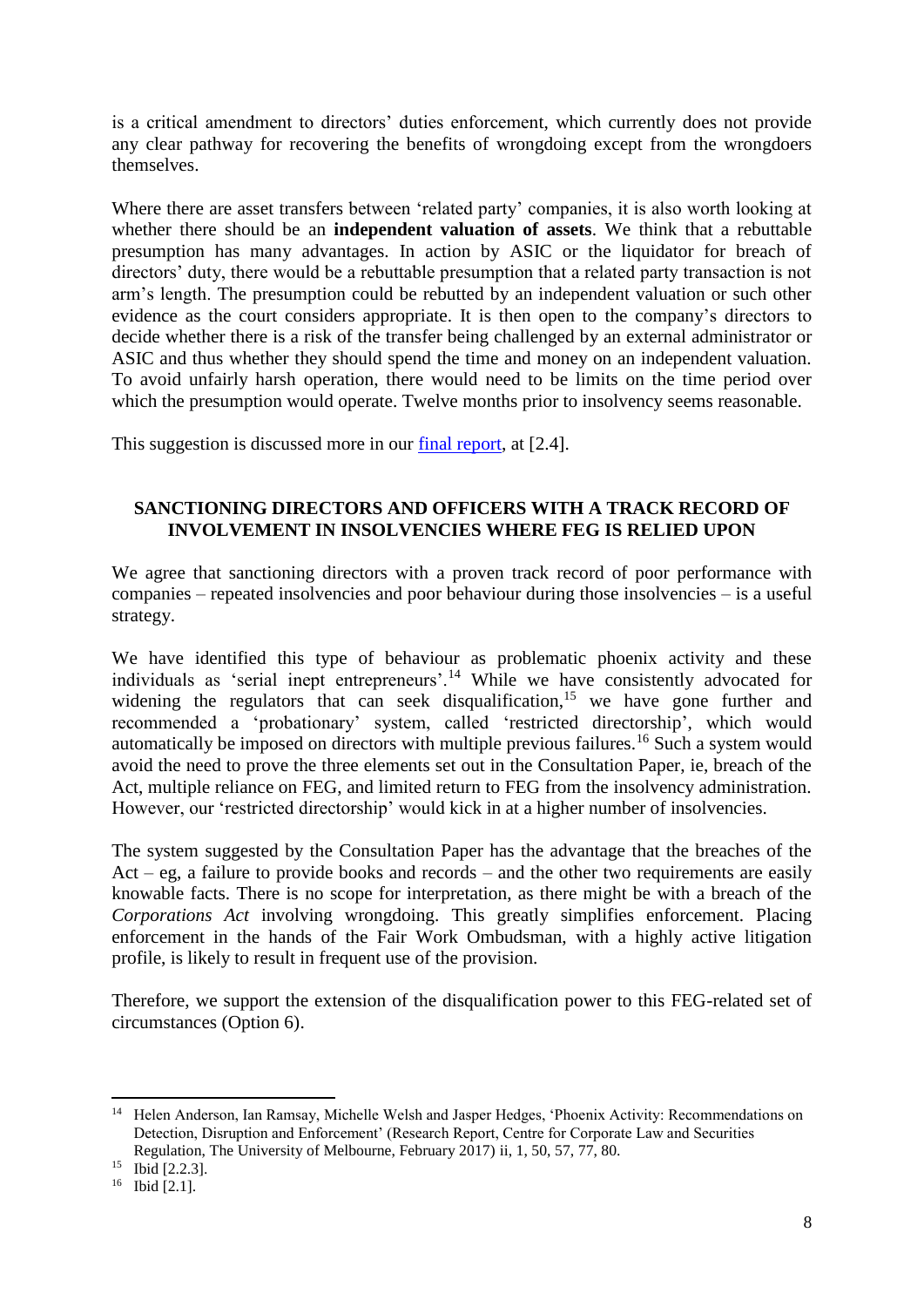In terms of extending *automatic* disqualification to *convictions* of company officers of employee entitlement related offences, this does not appear to cover accessory liability, pursuant to s 550 of the *Fair Work Act*, for the employer company's breach of ss 45 and 50 relating to non-payments and underpayments. These are civil remedy breaches, both by the company and the accessory. It is unclear what employee entitlement related offences are covered by the Consultation Paper's question.

We prefer a *court-ordered* disqualification of an accessory to a civil remedy breach, whether that person is a director or advisor. As noted above, pursuant to the *Corporations Act*, civil penalty directors' duty breaches under ss 181 and 182 allow for accessory liability, so this would be a consistent approach. We therefore recommend that the FWO be empowered to seek court-ordered disqualification against a person for a period the court considers appropriate where

- (a) the court is satisfied that the person has contravened, has attempted to contravene or has been involved in a contravention of the Fair Work Act; and
- (b) the court is satisfied that the disqualification is justified.

## **OTHER RELATED REFORMS PROPOSED IN THE CONSULTATION PAPER**

These reforms (Options 7 and 8) are not directly relevant to our research and we have formed no expert view of them. However, we are aware of the considerable consternation that both situations create for insolvency practitioners and we agree that they should be addressed.

#### **BROADER ISSUES RELATING TO PHOENIX ACTIVITY**

The government's aim is to minimise reliance on the FEG, and it comes at this problem as though FEG reliance is the objective of the improper behaviour of directors. This is not necessarily the case. While some directors might be more willing to engage in abuse of the corporate form because they know their employees will be 'looked after' by FEG, corporate law allows the director to walk away from the company and its debts *whether FEG is there or not.*

Therefore, it is important for Treasury and the Department of Employment to recognise that FEG itself might not be the (sole) moral hazard. The temptation for directors is walking away from corporate tax debts (federal and state), superannuation debts, unsecured trade creditor debts, court judgments, warranties, and fines to name a few. None of these are covered by FEG. We have been amazed and horrified at the vast array of circumstances evidencing illegal phoenix activity.

It appears that this damaging behaviour is prevalent. PricewaterhouseCoopers has estimated that phoenix activity costs the Australian economy [\\$1.78 to \\$3.19 billion per annum,](file:///C:/Users/jlhedges/Downloads/Phoenix-activity-report-sizing-the-problem-and-matching-solutions%20(7).pdf) including up to \$655 million in costs to employees. Although precise quantification of illegal phoenix activity is not possible due to a lack of available data, it is nonetheless a significant problem that justifies the commitment of substantial government resources.<sup>17</sup>

 $\overline{\phantom{a}}$ <sup>17</sup> Helen Anderson, Ann O'Connell, Ian Ramsay, Michelle Welsh and Hannah Withers, 'Quantifying Phoenix Activity: Incidence, Cost, Enforcement' (Research Report, Centre for Corporate Law and Securities Regulation, The University of Melbourne, October 2015) ('*Quantifying Phoenix Activity Report*').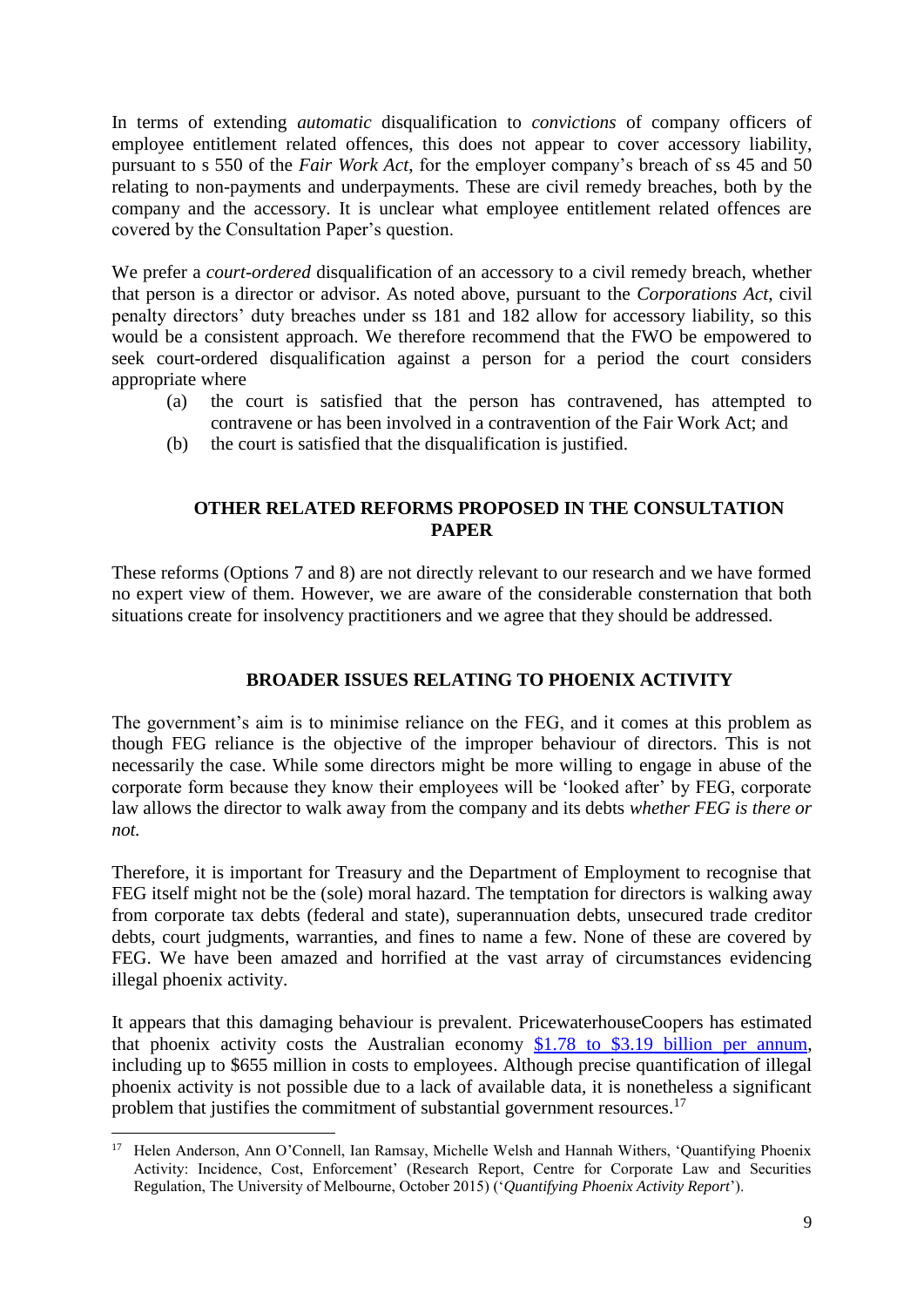A number of our recommendations have been adopted by the Australian Labor Party,<sup>18</sup> including:

- requiring all company directors to obtain a unique Director Identification Number (DIN) with a 100-point identification check;
- increasing penalties associated with phoenix activity;
- introducing an objective test for transactions depriving employees of their entitlements, as discussed earlier in this submission;
- clarifying the availability of compensation orders against accessories.

The proposal to introduce a 100-point identity check and Director Identification Number is an urgently needed reform. It will greatly enhance data gathering about directors and their failed companies by ASIC and this data can then be shared with other agencies with enforcement powers including the ATO and FWO. Importantly it will ensure that illegal phoenix operators cannot escape detection by creating false identities. Our view is that this reform would substantially reduce illegal phoenix activity and inappropriate reliance on the FEG. This proposal has been supported widely, including by:

- the Productivity Commission inquiry into business set-up, transfer and closure:<sup>19</sup>
- the Productivity Commission inquiry into the workplace relations framework;<sup>20</sup>
- the Senate Economics References Committee inquiry into insolvency in the Australian construction industry; $^{21}$
- $\bullet$  the Senate Economics References Committee inquiry into corporate tax avoidance;  $^{22}$
- the Senate Economics References Committee inquiry into superannuation guarantee non-payment; $^{23}$
- the Australian Restructuring, Insolvency and Turnaround Association ('ARITA');<sup>24</sup>
- Governance Institute of Australia ('GIA');<sup>25</sup>
- the Australian Institute of Company Directors ('AICD');<sup>26</sup>
- the Australian Small Business and Family Enterprise Ombudsman;<sup>27</sup>
- the Australian Chamber of Commerce and Industry;<sup>28</sup>
- Master Builders Australia: $^{29}$

**.** 

<sup>&</sup>lt;sup>18</sup> The Hon Andrew Leigh MP, Shadow Assistant Treasurer, 'Exposing Dodgy Directors' (Media Release, 24 May 2017) [<http://www.andrewleigh.com/exposing\\_dodgy\\_directors>](http://www.andrewleigh.com/exposing_dodgy_directors).

<sup>19</sup> Productivity Commission, *Business Set-up, Transfer and Closure*, Report No 75 (2015) 423 ('*Business Setup Report*') recommendation 15.6 ('*Business Set-up Report*').

<sup>20</sup> Productivity Commission, *Workplace Relations Framework*, Report No 76 (2015) vol 1, 48, vol 2, 915, 938.

<sup>21</sup> Senate Economics References Committee, Parliament of Australia, *'I just want to be paid': Insolvency in the Australian Construction Industry* (2015) recommendation 36 ('*SERC Construction Insolvency Report*').

<sup>22</sup> Senate Economics References Committee, Parliament of Australia, *Corporate Tax Avoidance – Part 1: You Cannot Tax What You Cannot See* (2015) recommendation 16.

<sup>23</sup> Senate Economics References Committee, Parliament of Australia, *Superbad – Wage Theft and Non-Compliance of the Superannuation Guarantee* (2017) recommendation 20.

<sup>24</sup> Australian Restructuring Insolvency and Turnaround Association, *Policy Positions of the Australian Restructuring Insolvency and Turnaround Association* (February 2015) policy 15-05.

<sup>&</sup>lt;sup>25</sup> Governance Institute of Australia, 'Identification Numbers Will Make It Easier to Track Directors' (Media Release, MR/2015/13, 10 July 2015).

<sup>&</sup>lt;sup>26</sup> Senator Katy Gallagher, 'Who Support's Labor's Plan for a Director Identification Number, to Crack Down on Phoenix Companies?' (Media Release, 25 May 2017)  $\lt$ http://www.katygallagher.net/who\_supports\_labor\_s\_plan\_for\_a\_director\_identification\_number\_to\_crack

down on phoenix companies.

 $27$  Ibid.

<sup>28</sup> Ibid.

 $29$  Ibid.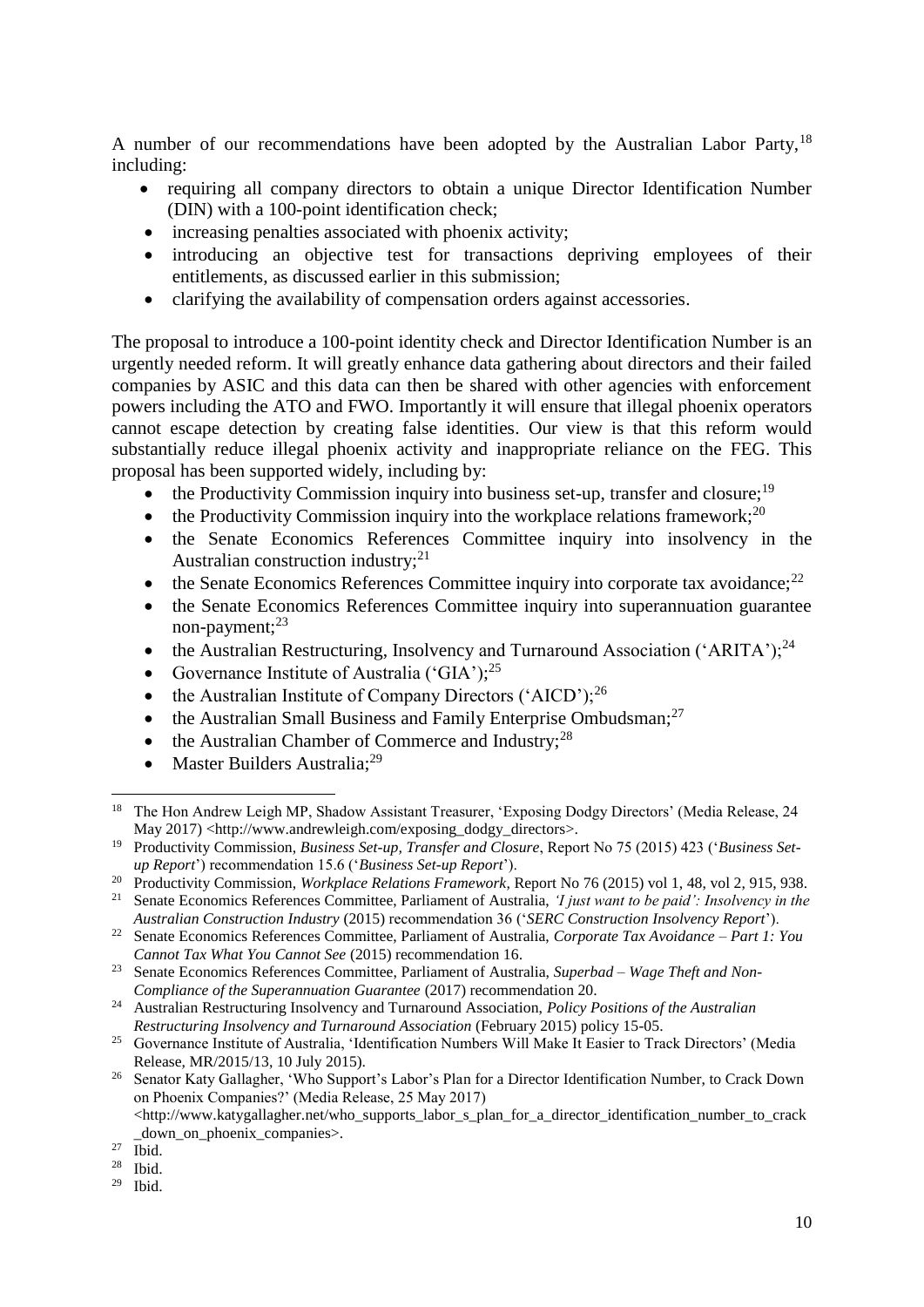- $\bullet$  the Australian Council of Trade Unions;<sup>30</sup> and
- $\bullet$  the Commissioner of Taxation, Chris Jordan AO.<sup>31</sup>

We have concluded that illegal phoenix activity is prevalent because it is largely invisible, easy to carry out, and often very profitable. The recommendations in our [final report](http://law.unimelb.edu.au/__data/assets/pdf_file/0020/2274131/Phoenix-Activity-Recommendations-on-Detection-Disruption-and-Enforcement.pdf) aim to counteract each of these drivers. The following is a brief summary of the recommendations, some of which have already been discussed in more detail above. For further information on each recommendation, please refer to the corresponding section of the *full report*.

To make phoenix activity more visible, we recommend that:

- directors obtain password-protected director identification numbers (DINs) after proving their identity with 100 points of identification;
- regulators examine directors' corporate histories when they incorporate new companies;
- regulators and directors provide additional information to liquidators in relation to directors' corporate histories and asset transfers by insolvent companies;
- the penalties for directors failing to inform and assist liquidators be substantially increased;
- liquidators provide specific phoenix-related information in statutory reports to regulators;
- regulators improve the phoenix-related advice and complaint pages on their websites;
- regulators share information with each other more effectively;
- regulators make information about companies and directors available to the public free-of-charge, subject to privacy considerations;
- regulators establish an online and free-of-charge register of restricted and disqualified directors;
- regulators, superannuation funds and trade unions engage in information sharing;
- regulators provide information about corporate debts to credit reporting agencies;
- regulators improve their collection of statistical data about phoenix activity.

To make illegal phoenix activity less easy to accomplish, we recommend that:

- directors that have been involved in five corporate failures within ten years be automatically subject to a 'restriction' period of five years, resulting in limits on concurrent directorships, increased reporting requirements and heightened surveillance;
- regulators make better use of existing director disqualification powers;
- the limit on administrative disqualification of directors be increased from 5 to 10 years;
- taxation and employment regulators be given the power to seek court-ordered disqualification of directors;
- the penalties for managing companies whilst disqualified be increased substantially;
- regulators check whether people who are applying to run businesses are subject to director restriction or disqualification;
- independent valuations of related party asset transfers be introduced;
- the backdating of directorships be limited to three months;

<sup>1</sup> <sup>30</sup> Ibid.

<sup>31</sup> Ben Butler, 'Plutus Probe Prompts Call for Directors to Have ID Number' (31 May 2017) *The Australian*.